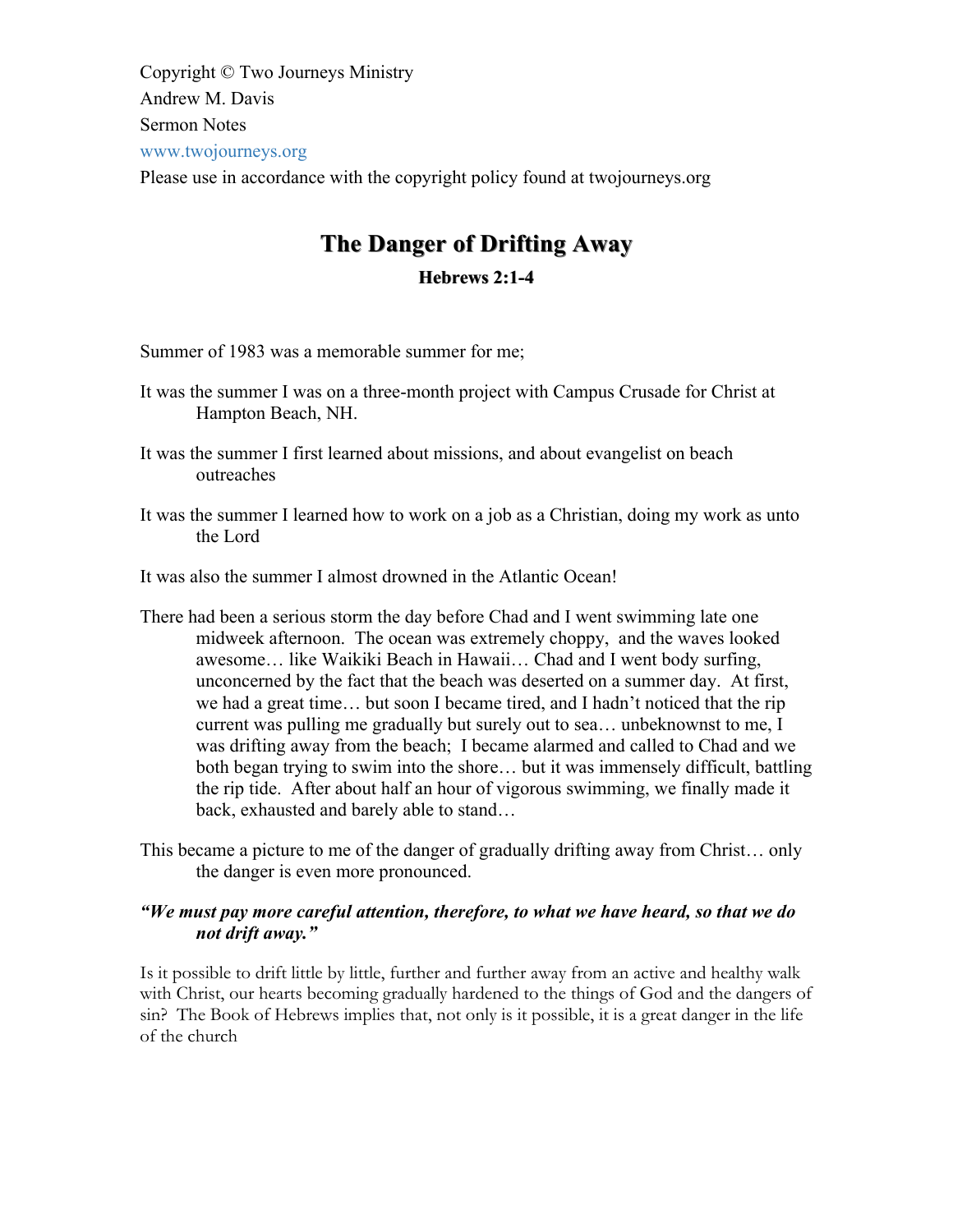#### I. Such a Great Salvation

#### A. The Central Message of Hebrews

- 1. A superior mediator
- 2. Bringing a superior covenant
- 3. Resulting in a superior life
- B. "Such a great salvation…" (vs. 3)
	- 1. The word "great" is greatly overused in our culture

In nature, there are the "Great Lakes," the "Great Barrier Reef" and the "Great White shark."

In history there are Alexander the Great and the Great War.

In literature, *The Great Gatsby* and *Great Expectations*.

In commercial life, you can go to "Great Clips" for a haircut and search on Google to find "great wedding gift ideas" or a "great vacation spot."

Perhaps in no aspect of American life is the word "great" so overused as in SPORTS… Every sports enthusiast likes reading the list of the "100 Greatest Baseball Players of All Time", and Muhammad Ali called himself "The Greatest of All Times." Once I was watching a basketball game in which one player scored a lot of points in the fourth quarter to win a key playoff game, and the announcer said, "You're watching what true greatness is all about!"

In most cases the word "great" is an overstatement.

- 2. In the case of our salvation, it is a vast understatement
- 3. The author speaks of "**SUCH A** great salvation…" as though he's already fully described the greatness of it
- 4. Already described the greatness of the SAVIOR… Jesus Christ, in Hebrews 1
- 5. Verse 1 of our passage looks back to that chapter and the truths already laid down

#### *Hebrews 2:1 We must pay more careful attention,* **therefore***, to what we have heard, so that we do not drift away.*

a. Therefore = because of what we have just been discussing; because of what truths we have just laid open to your eyes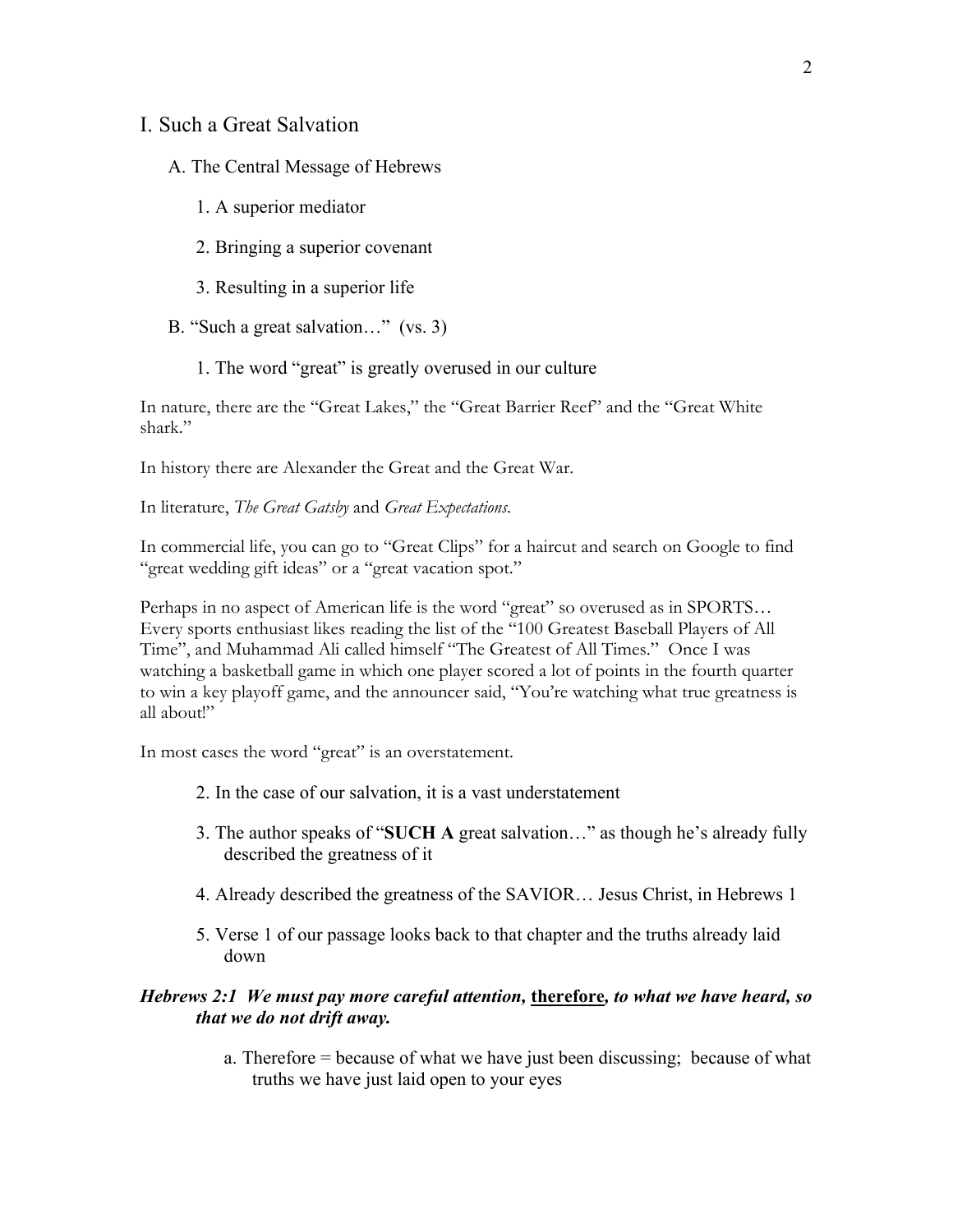- b. What truths? The infinite sublime majesty of Jesus Christ
- C. Our Great Salvation
	- 1. Given by an infinitely great Savior
		- a. God's perfect prophet who speaks God's final word to the human race… Jesus Christ, the Son of God
		- b. The "heir of all things… through whom He made the universe"
		- c. God in the flesh…

### *Hebrews 1:3 The Son is the radiance of God's glory and the exact representation of his being, sustaining all things by his powerful word.*

d. The One who worked a perfect atonement for sins

#### *Hebrews 1:3 After he had provided purification for sins, he sat down at the right hand of the Majesty in heaven.*

- e. The One who sits now at the right hand of Almighty God
- f. This Savior is infinitely greater than all the angels, who are merely servants of God and of God's people
- g. Christ however, is the Son of God who reigns on a perfect throne for all eternity

# *Hebrews 1:8-9 about the Son he says, "Your throne, O God, will last for ever and ever, and righteousness will be the scepter of your kingdom. <sup>9</sup> You have loved righteousness and hated wickedness; therefore God, your God, has set you above your companions by anointing you with the oil of joy."*

- h. This one who created the universe, sustains it by His powerful word, and who will one day bring it to an end and replace it
- i. Jesus Christ, who never changes
- j. A GREAT SAVIOR who has brought us such a GREAT SALVATION
- 2. An infinitely great answer to the problem of sin
	- a. Sin's penalty atoned for by the blood of Jesus

### *Hebrews 1:3 After he had provided purification for sins, he sat down at the right hand of the Majesty in heaven.*

b. Sin's power over us broken by our transfer into Jesus' Kingdom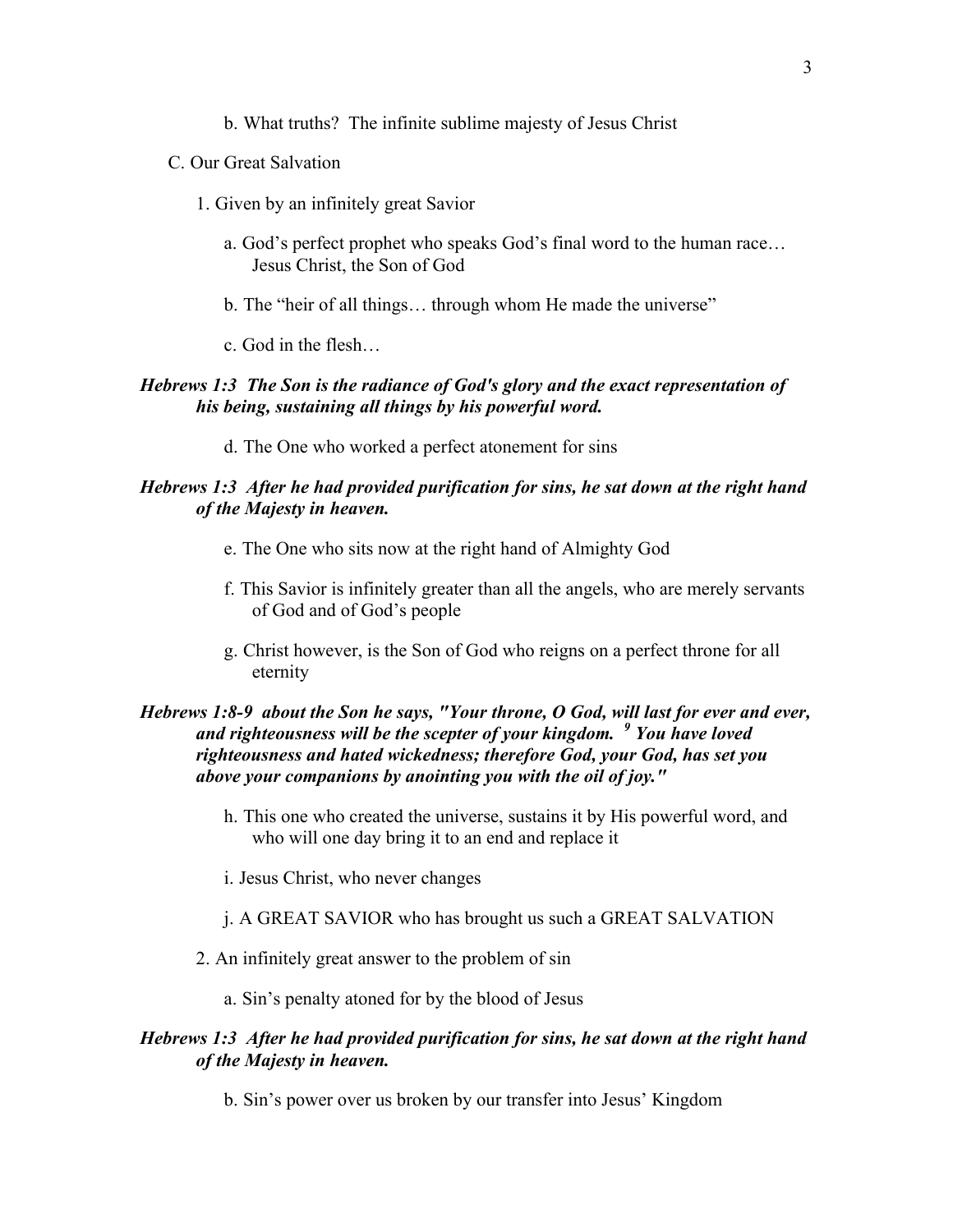- c. Sin's practice gradually eradicated by the ministry of the word and the Spirit
- d. Sin's very presence in the universe eventually destroyed when the Lord makes the New Heavens and the New Earth
- 3. Worked out in an infinitely great way
	- a. Justification: by faith apart from works… God declaring sinners like us perfect in His sight, imputing Christ's righteousness to us
	- b. Sanctification: gradual transformation, little by little, into Christ's image, Christ's thoughts, Christ's lifestyle, Christ's holiness
	- c. Glorification: instantaneous transformation into the perfection of heaven when we see Jesus Christ face to face
- 4. Achieving an infinitely great condition: eternity in heaven

THIS is our GREAT SALVATION

It is great in every way... such a great salvation... greater than we can possibly imagine!!!

It should result in great praise… great thankfulness… great obedience… great works of righteousness… in short, a GREAT LIFE in this world

But it also arouses GREAT ENEMIES: Satan, Satan's world, our own flesh

So before us there is a GREAT DANGER

# II. The Danger of Drifting Away

# *Hebrews 2:1 We must pay more careful attention, therefore, to what we have heard, so that we do not drift away.*

- A. "Drift Away"… a Potent Image
	- 1. Greek word: pictures a river with a strong current in which the water flows by… if you threw a twig out into the stream, it would be quickly carried away from you
	- 2. Nautical… like the ebbs and flows of the tide that pulls the sailboat away from the dock

Drifting away from Christ is a painful thing to watch in someone else, and even worse to experience in ourselves. The image in my mind is of a sailboat alongside a dock, with its mooring line just lying loosely on the pier. The gentle ebb and flow of the basically placid sea does not present any immediate threat to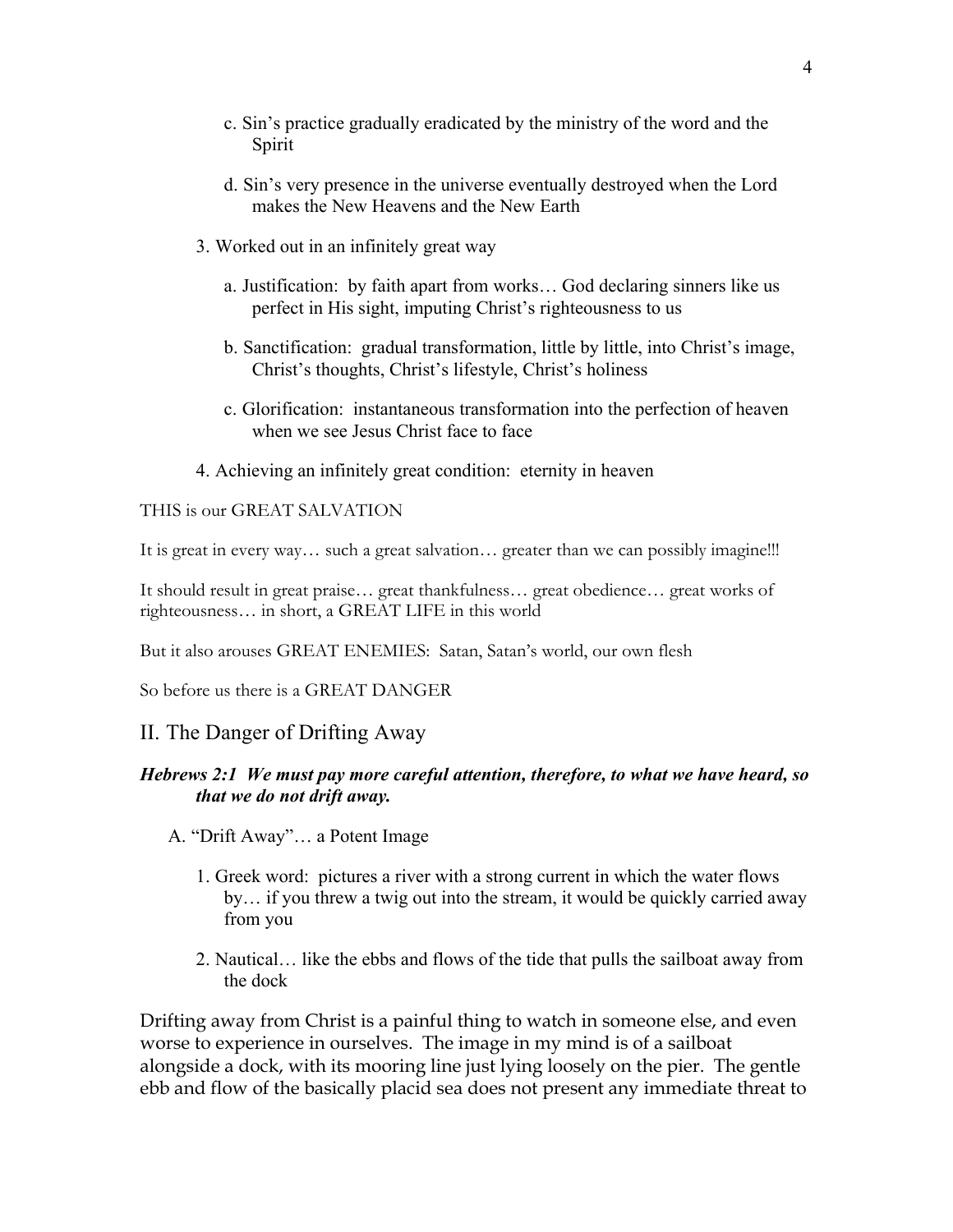the boat, so if you came back in five minutes, you would barely notice that the mooring line had slipped a little. But come back in ten hours, and the changing tide and the consistent bobbing of the boat has caused it to drift away entirely. It is gone. So it is with many who profess faith in Christ. Their initial excitement about the Christian life can soon ebb, and their neglect of the gospel can result in drifting away from Christ.

- 3. Medical: the image of someone bleeding out gradually… little by little bleeding to death
	- a. An earthquake has resulting in a man being pinned down and unable to move… he can breathe, but he is pinned there
	- b. A man has received a significant cut on his arm… and he watches his blood flow slowly but surely out of his arm
	- c. That blood is his LIFE… and his life is slowly flowing out of the cut in his arm
	- d. If the flow of blood is not stanched, he will bleed out and die
- B. Gradual Process of Moving Further and Further Away from Christ

# *NIV Hebrews 2:1 ¶ We must pay more careful attention, therefore, to what we have heard, so that we do not drift away.*

# *KJV Hebrews 2:1 ¶ Therefore we ought to give the more earnest heed to the things which we have heard, lest at any time we should let them slip.*

- 1. These are the two images… us moving away from something, or something flowing out from us
- 2. Either the person is moving further away from Christ OR
- 3. The doctrine of the gospel is flowing out of them

Thus, the "things we have heard"  $=$  the gospel truths about Christ; the idea is that we should let these precious truths bleed out of our lives little by little until they are no longer in us

# *Joshua 1:8 Do not let this Book of the Law depart from your mouth; meditate on it day and night, so that you may be careful to do everything written in it.*

- 4. In any case, the net result is the same… where once the individual was close to Christ and to His words, now there is a vast distance between the individual and Christ/the gospel
- 5. Christ/the Gospel are unchanging… they never moved…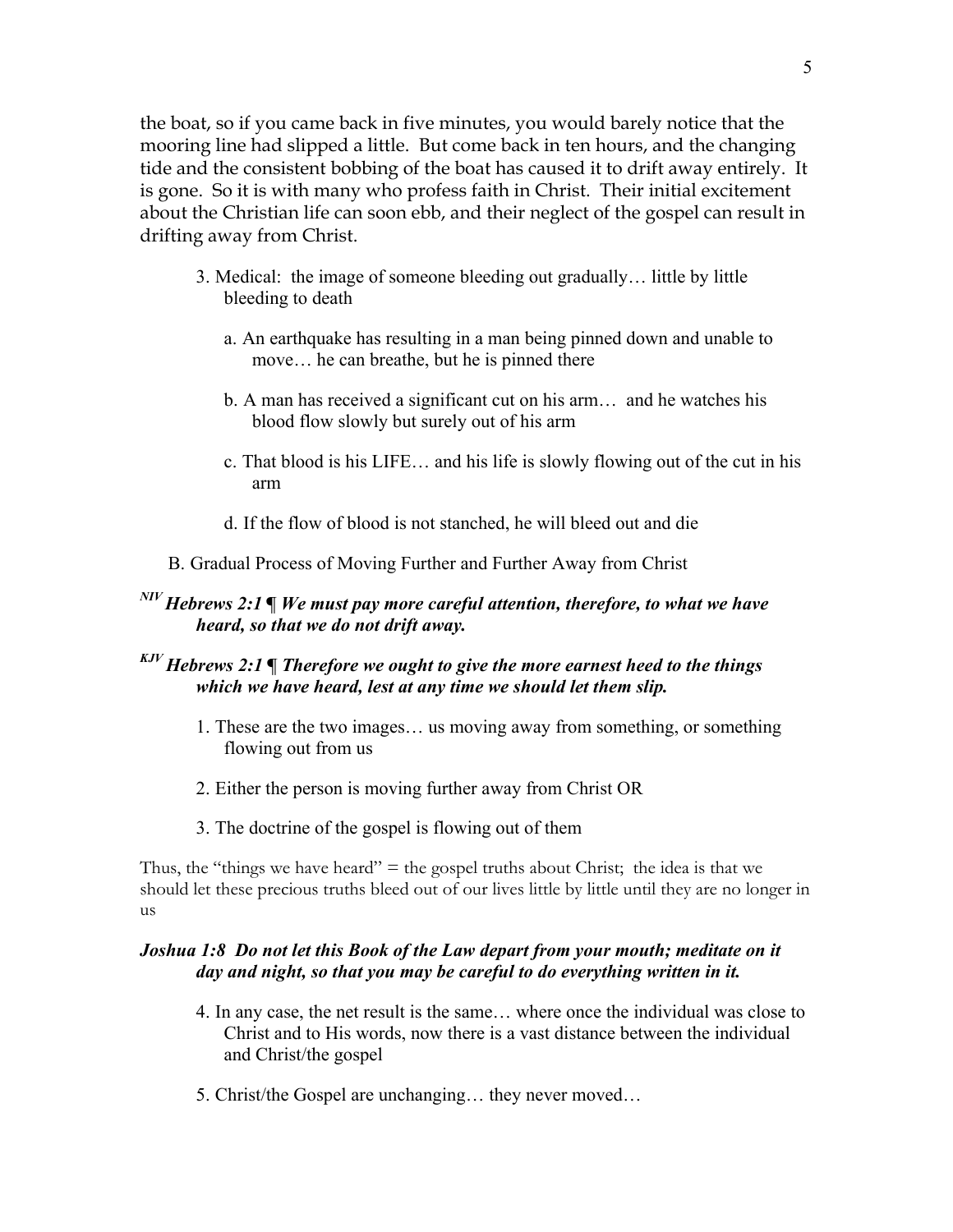- 6. But we drifted away!!!
- C. Beware!! A Great Danger! I've Seen it Again and Again!!
	- 1. I YEARN to get your attention here, dear churchgoing friend
	- 2. The Book of Hebrews is the ultimate WARNING book in the Bible
	- 3. Hebrews 2:1 is a warning to all Christians to give constant and full attention to the health of your souls
	- 4. The great danger here is to blow off the warning… to say "It'll never happen to me" or "This passage doesn't apply to me"
	- 5. One famous bible teacher denies this passage could possibly speak a warning to **Christians**

"To whom is this warning directed? It cannot be to Christians. They can never be in danger of neglecting salvation—in the sense of not receiving it—since they already have it. They can neglect growth and discipleship, but they cannot neglect salvation."

The problem with this is that it does not properly come to grips with the fact that our salvation is a PROCESS… and that failure to make progress in sanctification does in fact call into question our justification

If we're not growing, we're drifting dear friends…

This man is usually a very faithful bible teacher, but if you take that approach to Hebrews, you'll miss the whole point of the book

This is an epistle of WARNING to people in the church to keep attending to the gospel until we are DONE being saved!!!

6. If you think drifting away from Christ can never happen to you, BEWARE

# *NAU 1 Corinthians 10:12 Therefore let him who thinks he stands take heed that he does not fall.*

- D. What Causes It?
	- 1. The immediate answer? NEGLECT OF THE GOSPEL
		- a. The remedy given here is to give more careful attention to the gospel
		- b. So the opposite must be the cause… someone who NEGLECTS the Gospel or IGNORES it

#### *Hebrews 2:3 how shall we escape if we ignore such a great salvation?*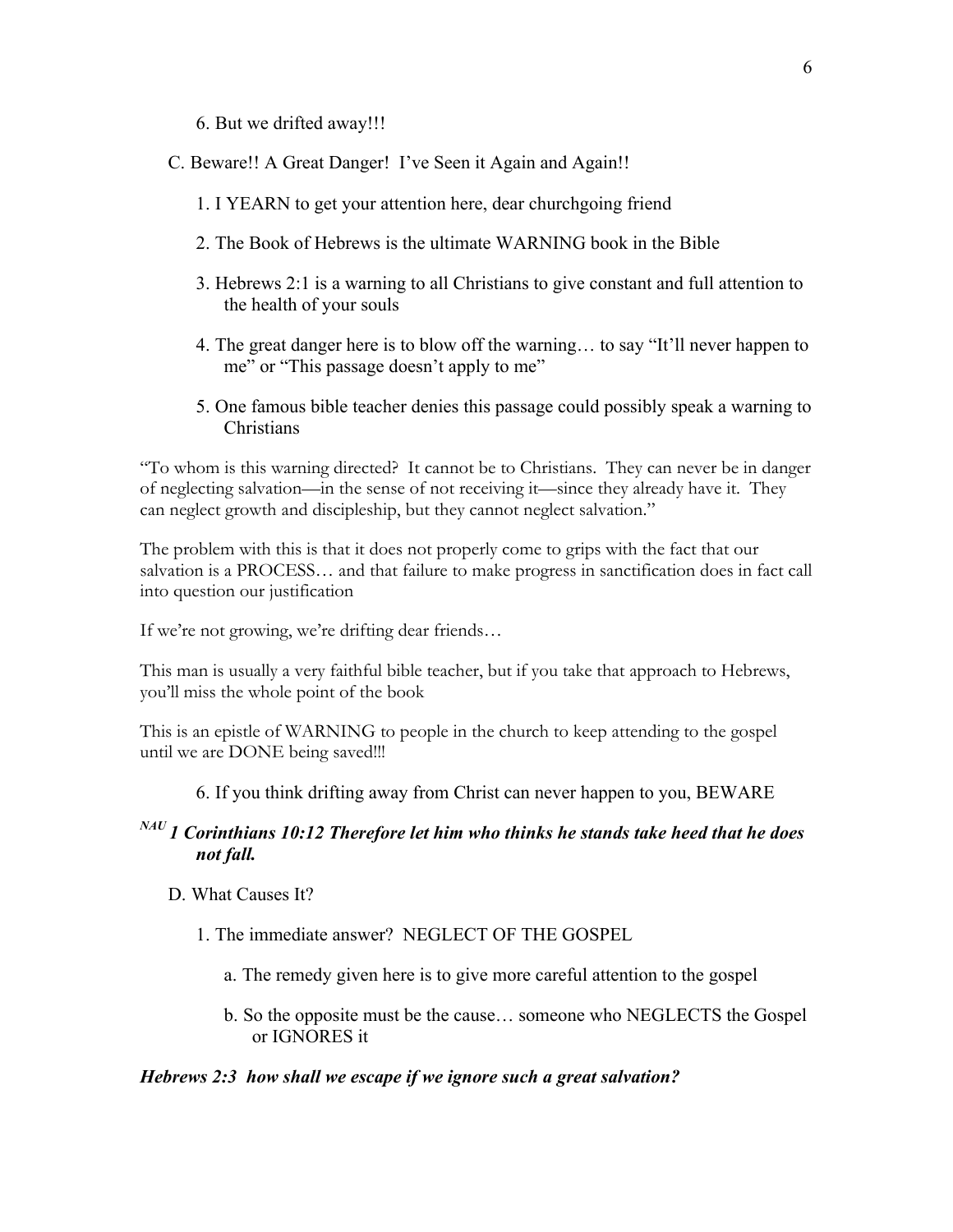- c. This CERTAINLY can refer to someone who intellectually knows all the truths of the gospel but who rejects it for himself
- d. But it can also stand as a warning to others who have made an outward profession of faith in Christ, but who ignore the gospel from that point on… they ignore the health of their souls, they stop listening to Christ and to His word and gradually drift away
- 2. Hebrews 3's answer: the hardening of the heart by the deceitfulness of sin

#### *Hebrews 3:13 so that none of you may be hardened by sin's deceitfulness.*

- 3. What is the "hardening of heart"?
	- a. Key moment in our spiritual lives: when the word of God comes

# *Hebrews 3:7-8 So, as the Holy Spirit says: "Today, if you hear his voice, <sup>8</sup> do not harden your hearts*

- b. Hard = unyielding, unsubmissive; soft heart = yielding, submissive, obedient
- c. When the word of God comes, do you resist or yield? Do you melt or bridle up? Do you follow Christ or do you dig in your heels?
- d. SIN has a deceitful power to harden your heart… sin is deceitful and little by little causes a hardening of someone's heart against Christ
- E. What Are Some Markers Along the Way?
	- 1. Loss of initial joy of salvation, excitement over Christ, the word, spiritual things
	- 2. Growing critical spirit toward other Christians
	- 3. Growing annoyance with spiritual disciplines
	- 4. Gradual lessening of spiritual disciplines
	- 5. Growing critical spirit in public worship
	- 6. Gradual lowering of standards of personal holiness
	- 7. Growing hunger and thirst for worldly pleasures
	- 8. Change in habit patterns: more Sundays missed, more QTs missed,
	- 9. Growing irritability in life in general… less characterized by the Fruit of the Spirit, more characterized by the marks of the flesh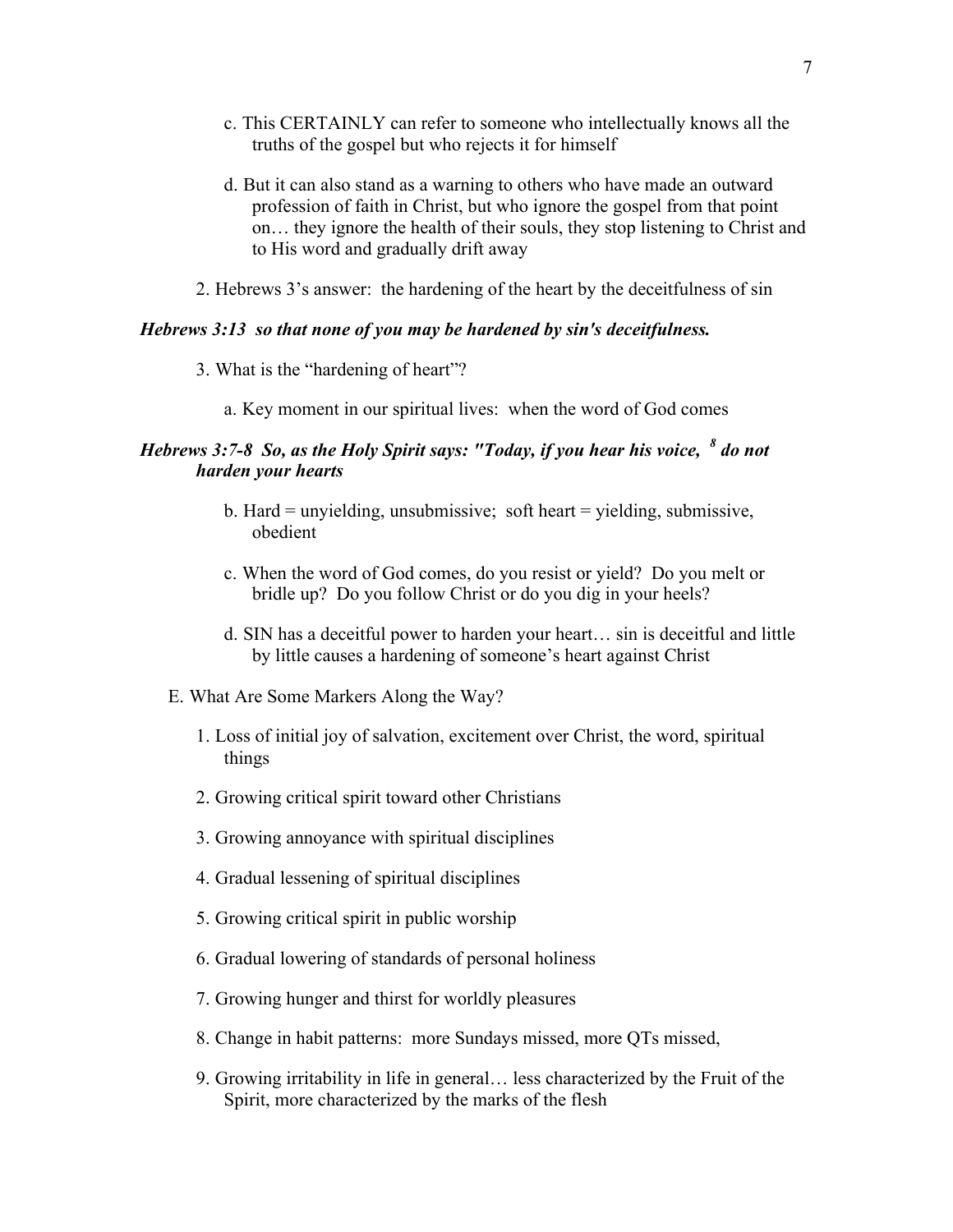- 10. Spasms of conviction, guilt, rapid repentance, brief spurts of haft-hearted obedience, but less and less lasting power
- F. What Are Some Times of Drifting Away?
	- 1. Times of peace and prosperity: when you let your guard down and start drinking at the fountains of this world's pleasures
	- 2. Times of persecution: when the world steps up its hatred of the gospel and makes living the Christian life unbearable
	- 3. Times of temptation: when the devil unleashes his fiery arrows of lust and covetousness and sensual pleasures, some fall away then

#### III. The Remedy to Drifting Away

## *Hebrews 2:1 We must pay more careful attention, therefore, to what we have heard, so that we do not drift away.*

- A. Focus: What We Have Heard
	- 1. This can be nothing less than the gospel of Jesus Christ

# *Hebrews 1:1-2 In the past God spoke to our forefathers through the prophets at many times and in various ways, <sup>2</sup> but in these last days he has spoken to us by his Son*

- 2. Jesus IS the Gospel, and He is God's final word to the human race
- 3. More specifically, then, the WORDS of the gospel bring us salvation

#### *Romans 10:17 faith comes from hearing the message, and the message is heard through the word of Christ.*

- *ESV Galatians 3:2 Let me ask you only this: Did you receive the Spirit by works of the law or by hearing with faith?*
	- 4. Basic concept: faith came by HEARING the word of Christ… faith is also SUSTAINED by continued hearing

## *Colossians 2:6-7 So then, just as you received Christ Jesus as Lord, continue to live in him, <sup>7</sup> rooted and built up in him, strengthened in the faith as you were taught*

- B. Pay Attention
	- 1. The remedy to drifting away: PAY ATTENTION to what you have heard
	- 2. The word means to give your full attention to the word… concentrate on it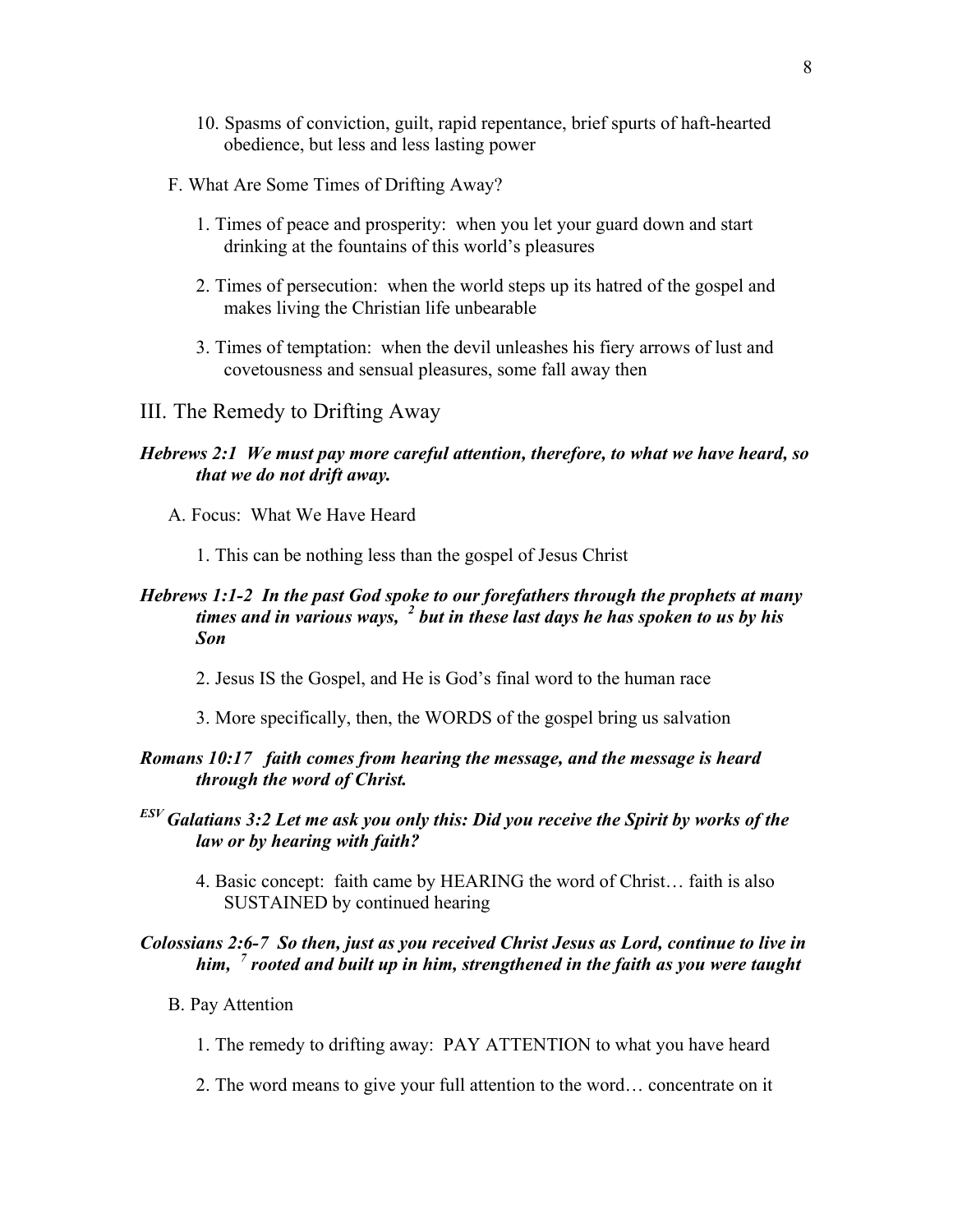- a. Consider the author of our salvation
- b. Consider carefully the matter of this message… the gravity of it, the weight
- c. Allow the gospel's seriousness and power to rest heavily on your mind
- 3. The opposite of this careful attention of the word of God is IGNORING it, undervaluing it, looking at it as though it were a thing of little value
- C. Pay More Excellent Attention
	- 1. The author intensifies the command… not just pay attention, but pay more excellent attention… the most seriousness and focus you can muster
	- 2. Consider the matter of ETERNITY… of heaven and hell…
	- 3. Consider the word of God in all its power, its truth, its details
	- 4. Jesus Christ… eternally God, taking on a human body, born of a virgin, lived a sinless life, did astonishing miracles, signs, wonders, spoke like no man had ever spoken before… willingly laid down his life on the cross; rejected by his own people, suffered under Pontius Pilate, was crucified, dead and buried; on the third day, he rose again from the dead; after his death he appeared to his disciples and gave them many convincing proofs that he was alive; after forty days, he ascended into heaven and sits at the right hand of Almighty God; from that place He will someday come to judge every single human being that has ever lived
	- 5. We are all sinners; the death of Christ is our only hope of salvation, but it is a sure and certain hope: that if we trust in Christ alone, His death will take the place of our hell, His righteousness will take the place of our rebellion, we will be SAVED
	- 6. We are then to work out our salvation with fear and trembling… growing in the grace and knowledge of Christ
	- 7. We are to feel the WEIGHT of these truths… appraise them properly

Christie's of London: a world-renowned art appraisers and auction house has been the site of some of the most famous and high-priced art auctions in the world

Christie's employs some of the finest art-appraisers in the world, with specialties ranging from  $19<sup>th</sup>$  century Italian furniture to antique Swiss pocket watches to musical instruments... to become an expert appraiser of fine collectibles requires a deep knowledge of history in the field, plus a sharp eye, attention to detail, and a careful meticulous personality

When a Christie's appraiser of Dutch Masters paintings looks at something supposedly done by Rembrandt, their trained eye is looking at details that would escape us—colors, brush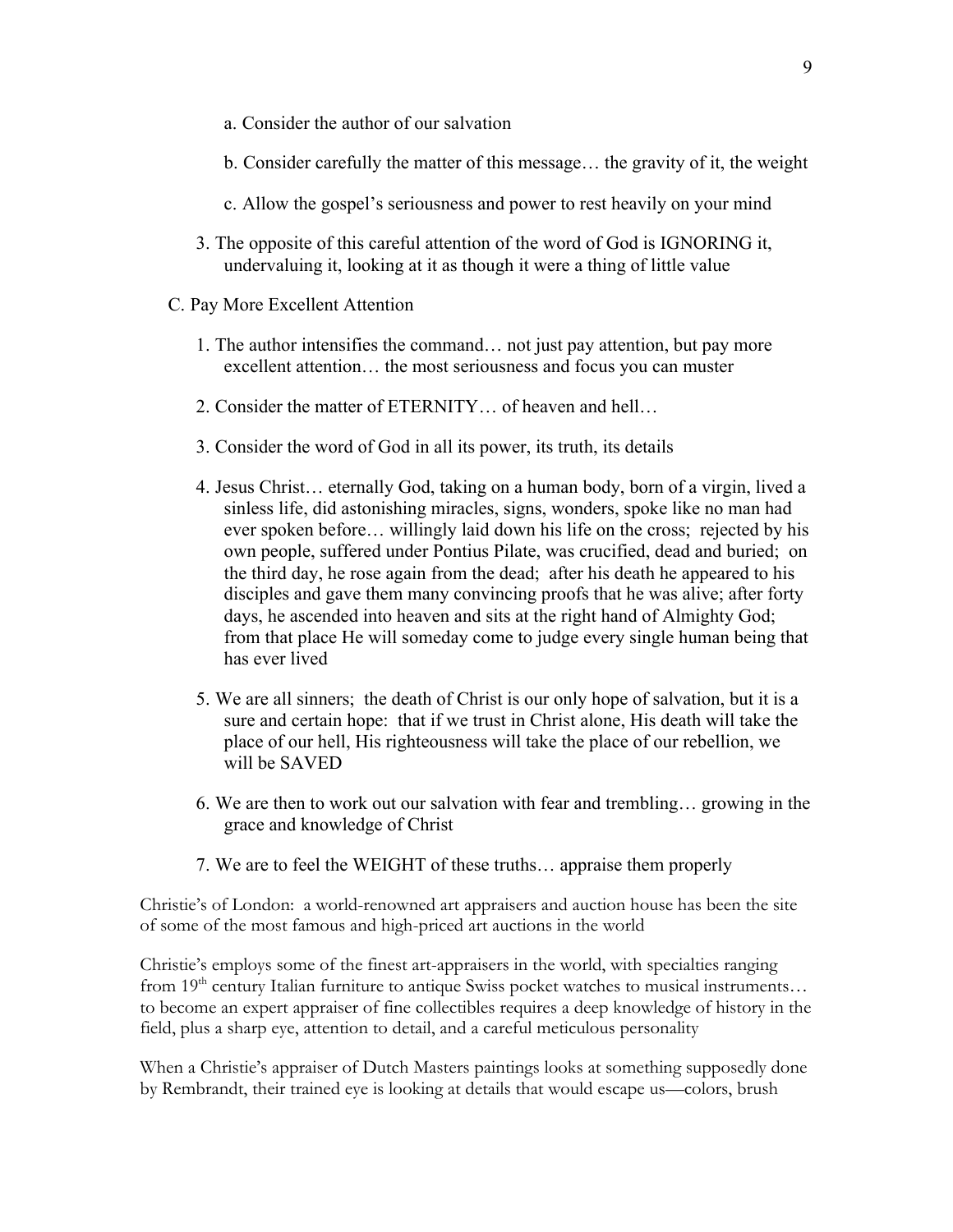strokes, lighting, details of composition, etc. they have looked at countless thousands of paintings over decades and can appraise each painting properly

This is the level of attention a Christian should give to the word of God

- 8. John Owen's Understanding of What This Means
	- a. A due valuation of the grace of God given in the gospel… an estimation of the value and worth of God's grace in Christ
	- b. Diligent study of it: searching into the mind of God so you can grow in the mysteries of God hidden in the Bible; as diamond miners probe the bowels of the earth for precious gems and do not merely rake across the surface of the earth, so we must probe deeply the mind of God hidden in the word of God and the gospel of Christ
	- c. Mixing the word with faith: when we diligently gaze into the word of God, we do so as if hearing the very words of God Himself, not the word of mere men; it as good never to hear at all as to hear and not believe; to hear and not believe is the same as seeing a steak dinner and not eating it… it does you no good at all
	- d. Laboring to live out the truths of the word: conforming heart and life to what you hear
- D. So That We DON'T Drift Away
	- 1. The remedy is effective
	- 2. If we obey this injunction we will stay close to Christ

# IV. The Obligation to Take the Remedy

# *"We MUST therefore pay more excellent attention…"*

- A. "We Must…"
	- 1. The author uses the language of obligation
	- 2. To pay more excellent attention to what we have heard is an OBLIGATION of the Christian life
	- 3. Every Christian is required to look more intently into Christ, more intently into the gospel message
- B. "Therefore"
	- 1. Because of the greatness of Christ that we saw in Chapter 1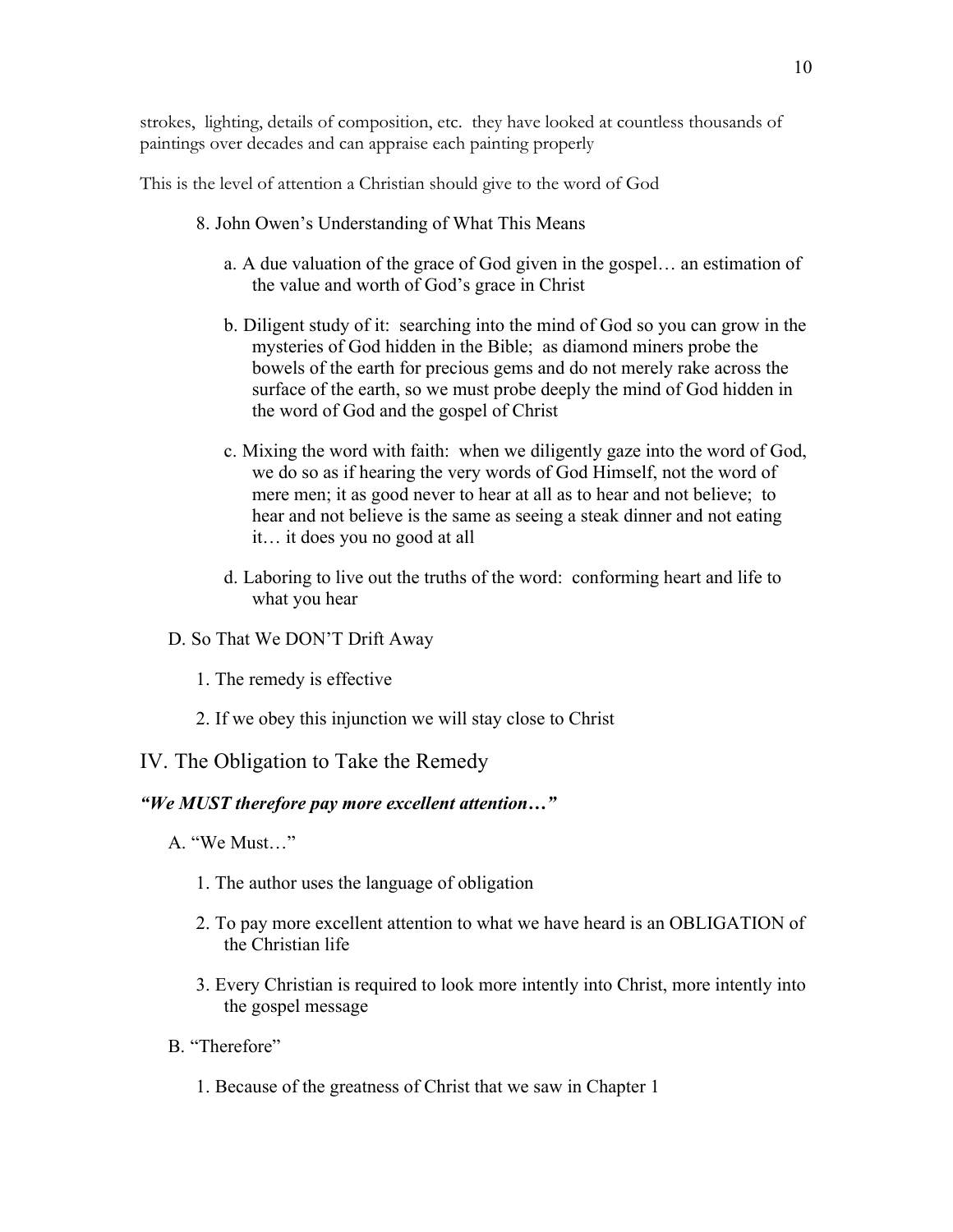- 2. Because of the great salvation which Christ bought us with His own blood
- 3. We have an obligation to look after our souls, to pay the most excellent attention of our lives to the word of God
- C. God's Testimony to The Excellence of the Gospel

#### *Hebrews 2:3-4 This salvation, which was first announced by the Lord, was confirmed to us by those who heard him. <sup>4</sup> God also testified to it by signs, wonders and various miracles,*

- 1. Christ Himself declared it first
	- a. The word "first" gives preeminence to Christ in His role as a prophet and apostle of the gospel
- *Matthew 4:17 From that time on Jesus began to preach, "Repent, for the kingdom of heaven is near."*
- *Luke 4:16-21 He went to Nazareth, where he had been brought up, and on the Sabbath day he went into the synagogue, as was his custom. And he stood up to read. <sup>17</sup> The scroll of the prophet Isaiah was handed to him. Unrolling it, he found the place where it is written: <sup>18</sup> "The Spirit of the Lord is on me, because he has anointed me to preach good news to the poor. He has sent me to proclaim freedom for the prisoners and recovery of sight for the blind, to release the oppressed, <sup>19</sup> to proclaim the year of the Lord's favor." <sup>20</sup> Then he rolled up the scroll, gave it back to the attendant and sat down. The eyes of everyone in the synagogue were fastened on him, <sup>21</sup> and he began by saying to them, "Today this scripture is fulfilled in your hearing."*
	- b. The gospel Christ preached was the same gospel preached by the Old Testament prophets and by John the Baptist
	- c. BUT the preeminence of preaching it once the New Covenant was opened was given to the Son of God
	- d. Therefore, since it was a message first preached by Christ, how much more should we give it its fullest hearing… how much more OUGHT we to may more careful attention
	- 2. The author acknowledges that he didn't hear it from Jesus Himself
		- a. The gospel message was FIRST announced by the Lord…
		- b. But then it was confirmed TO US by those who heard him… i.e. the apostles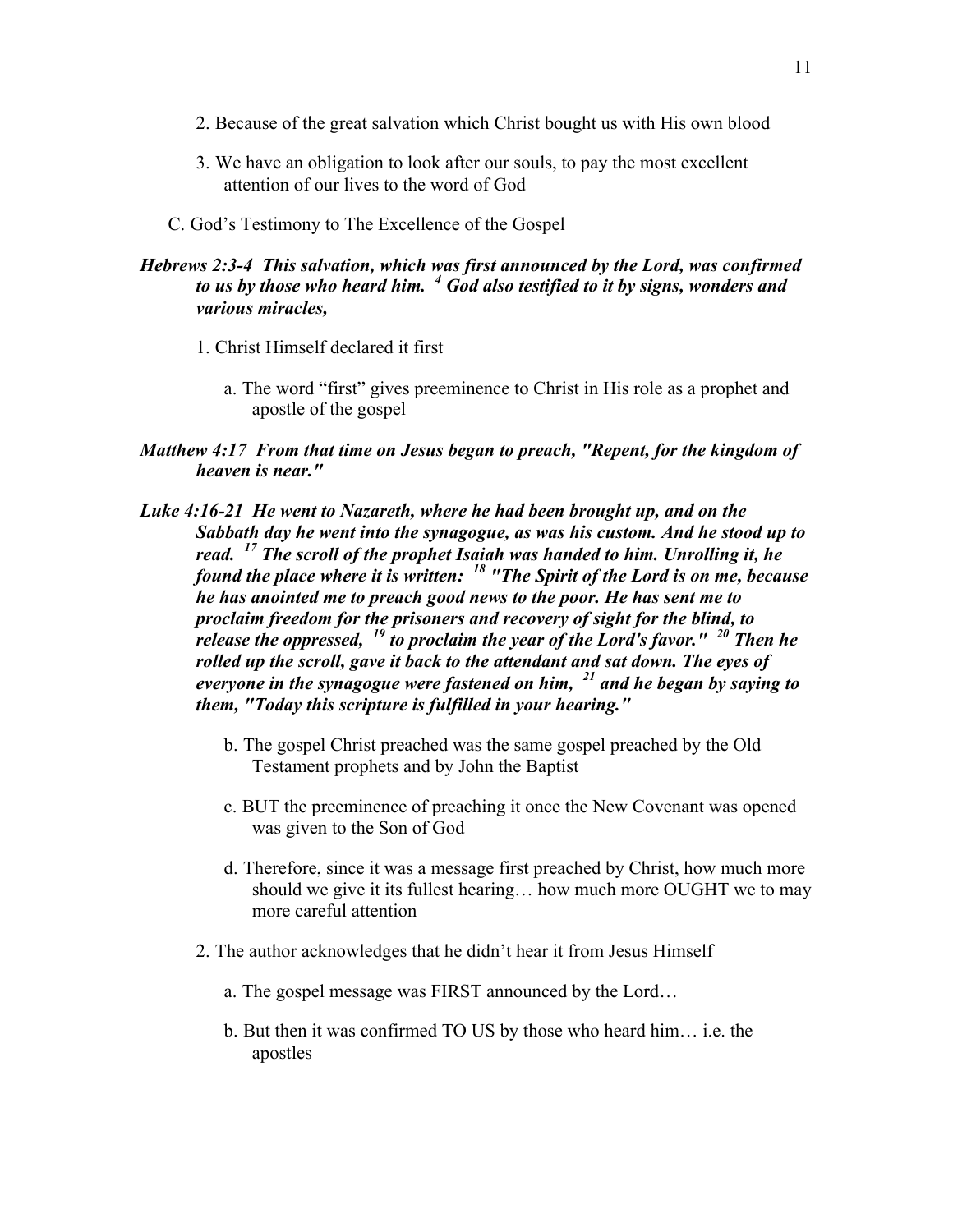c. The plan of God was to inaugurate the gospel through Jesus, then to continue the proclamation through the apostles who heard him

# *1 John 1:1-3 That which was from the beginning, which we have heard, which we have seen with our eyes, which we have looked at and our hands have touched- this we proclaim concerning the Word of life. <sup>2</sup> The life appeared; we have seen it and testify to it, and we proclaim to you the eternal life, which was with the Father and has appeared to us. <sup>3</sup> We proclaim to you what we have seen and heard*

- d. In this way the church was built on the foundation of the apostles and prophets in their testimony to Christ as the chief cornerstone
- 3. God testified also by signs, wonders and miracles

### *Hebrews 2:4 God also testified to it by signs, wonders and various miracles, and gifts of the Holy Spirit distributed according to his will.*

- a. God the Father endued Christ with more wonder-working power than anyone else in history
- b. Jesus did a river of miracles which showed the worth and value to the salvation Christ came to bring
	- i) The blind saw
	- ii) The lame walked
	- iii) The lepers were cured
	- iv) The deaf heard
	- v) The dead were raised
	- vi) AND the good news was preached to lost sinners
- c. Jesus said these miracles were God the Father's validation of His message

## *John 5:36 I have testimony weightier than that of John. For the very work that the Father has given me to finish, and which I am doing, testifies that the Father has sent me.*

#### *John 14:11 Believe me when I say that I am in the Father and the Father is in me; or at least believe on the evidence of the miracles themselves.*

d. The apostles used the same language of Jesus' miracles… they ACCREDITED his preaching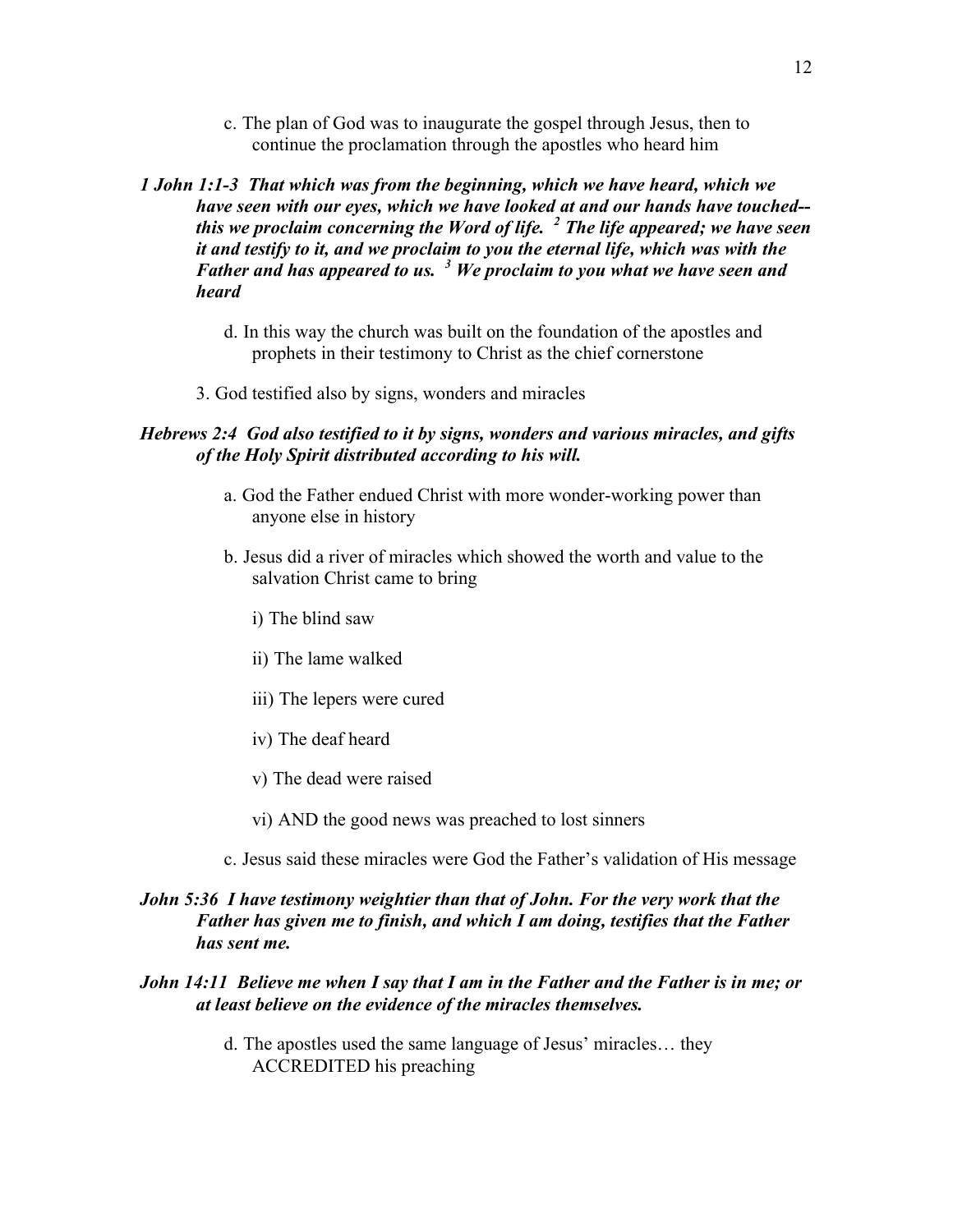- 4. So it was also with the apostles
	- a. After Jesus ascended the Holy Spirit came and enabled the apostles to do similar miracles
	- b. The apostles did great signs and wonders according to Acts 2

# *Acts 2:43 Everyone was filled with awe, and many wonders and miraculous signs were done by the apostles.*

- c. Peter and John healed a lame man in Acts 3
- d. In Acts 4, they prayed for the power to do more miracles

# *Acts 4:30 Stretch out your hand to heal and perform miraculous signs and wonders through the name of your holy servant Jesus."*

e. In Acts 5, the same was stated again

# *Acts 5:12 The apostles performed many miraculous signs and wonders among the people. And all the believers used to meet together in Solomon's Colonnade.*

f. The effect of these miracles was to CONFIRM the message

# *Acts 14:3 So Paul and Barnabas spent considerable time there, speaking boldly for the Lord, who confirmed the message of his grace by enabling them to do miraculous signs and wonders.*

- 5. The author of Hebrews is saying that this GREAT SALVATION has come to the earth ANNOUNCED by Jesus, the Son of God, confirmed by great signs, wonders, and gifts of the Holy Spirit, confirmed also by the apostles who heard him… this is the TRUE GOSPEL MESSAGE…
- 6. Therefore, to ignore it or drift away from it is a GREAT CRIME against God
- V. The Punishment of Ignoring Our Salvation

# *Hebrews 2:2-4 For if the message spoken by angels was binding, and every violation and disobedience received its just punishment, <sup>3</sup> how shall we escape if we ignore such a great salvation?*

- A. The Old Covenant Had Its Own Penalties for Disobedience
	- 1. The "message spoken by angels" is the Law of Moses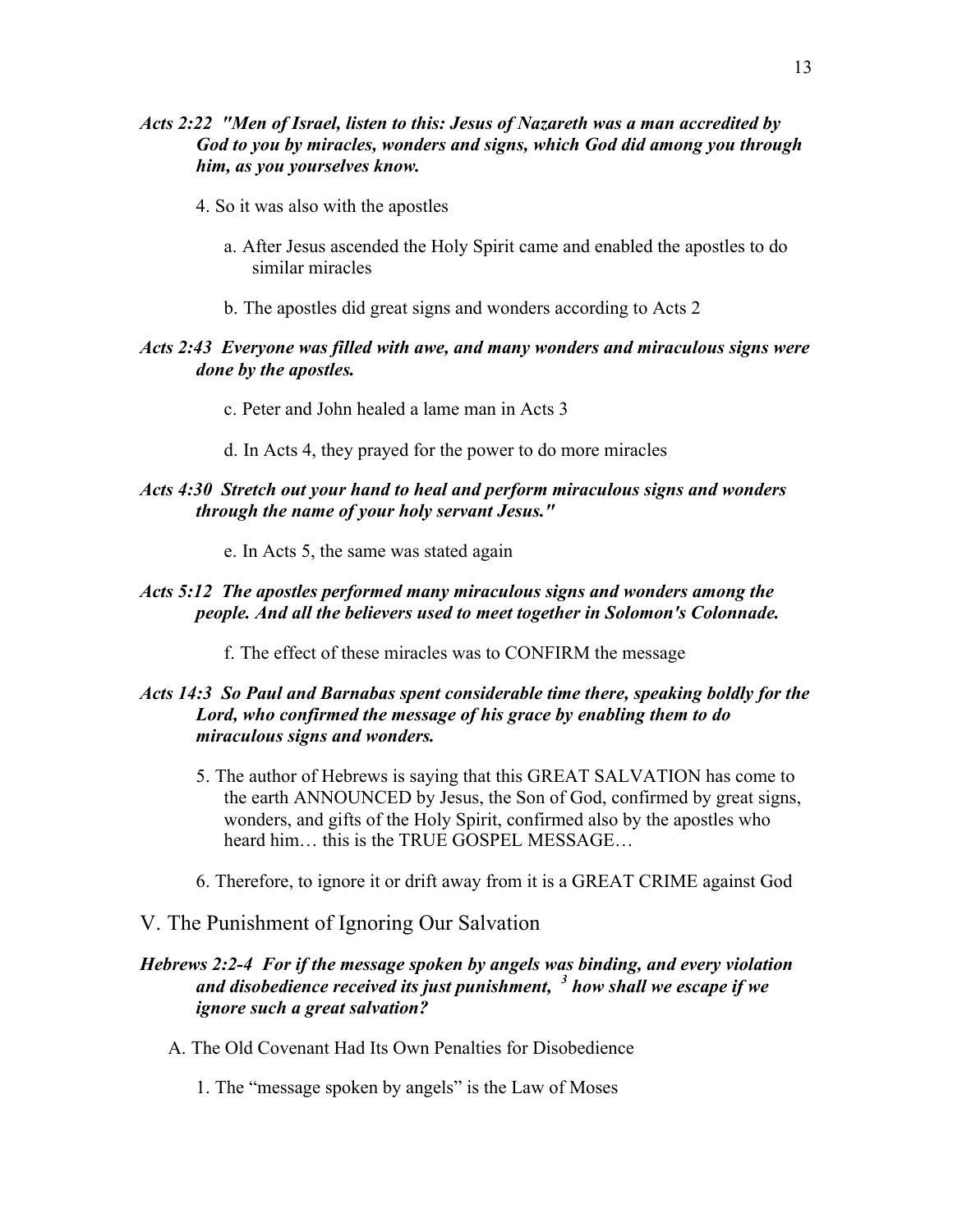- 2. As we noted last time, this is the teaching of the New Testament… that God mediated the Old Covenant through angels, but gave us the New Covenant directly by His Own Son
- 3. But even the message spoken by angels was binding and had punishments for disobedience
	- a. If anyone violated the Law of Moses, the punishment was physical death
	- b. Hebrews deals with this later

# *Hebrews 12:18-21 You have not come to a mountain that can be touched and that is burning with fire; to darkness, gloom and storm; <sup>19</sup> to a trumpet blast or to such a voice speaking words that those who heard it begged that no further word be spoken to them, <sup>20</sup> because they could not bear what was commanded: "If even an animal touches the mountain, it must be stoned." <sup>21</sup> The sight was so terrifying that Moses said, "I am trembling with fear."*

- c. The death penalty was dished out for many violations: the murder was to be put to death, the adulterer was to be put to death, the blasphemer was to be put to death, the Sabbath-breaker was to be put to death
- d. The message of the Old Covenant was BINDING on the Jews… they couldn't refuse it, or ignore it… the Law would hunt them down and inflict its punishments on them

#### B. HOW MUCH MORE the Gospel!!!

- 1. The gospel is a greater message… given by a greater messenger—the Son of God; it deals not merely with physical life and death by eternal life or eternal death
- 2. So how much more seriously do you think someone will be dealt with who drifts away from this gospel, or who hears it, understands it, and ignores it?
- 3. This is the same argument the author will later use:

# *Hebrews 10:28-29 Anyone who rejected the law of Moses died without mercy on the testimony of two or three witnesses. <sup>29</sup> How much more severely do you think a man deserves to be punished who has trampled the Son of God under foot, who has treated as an unholy thing the blood of the covenant that sanctified him, and who has insulted the Spirit of grace?*

C. Summary: We MUST pay more careful attention to the gospel message about Christ so that we do not drift away from him… if we drift away, the punishment is more severe than we can possibly imagine; but paying more excellent attention to the gospel is the remedy to this spiritual sickness